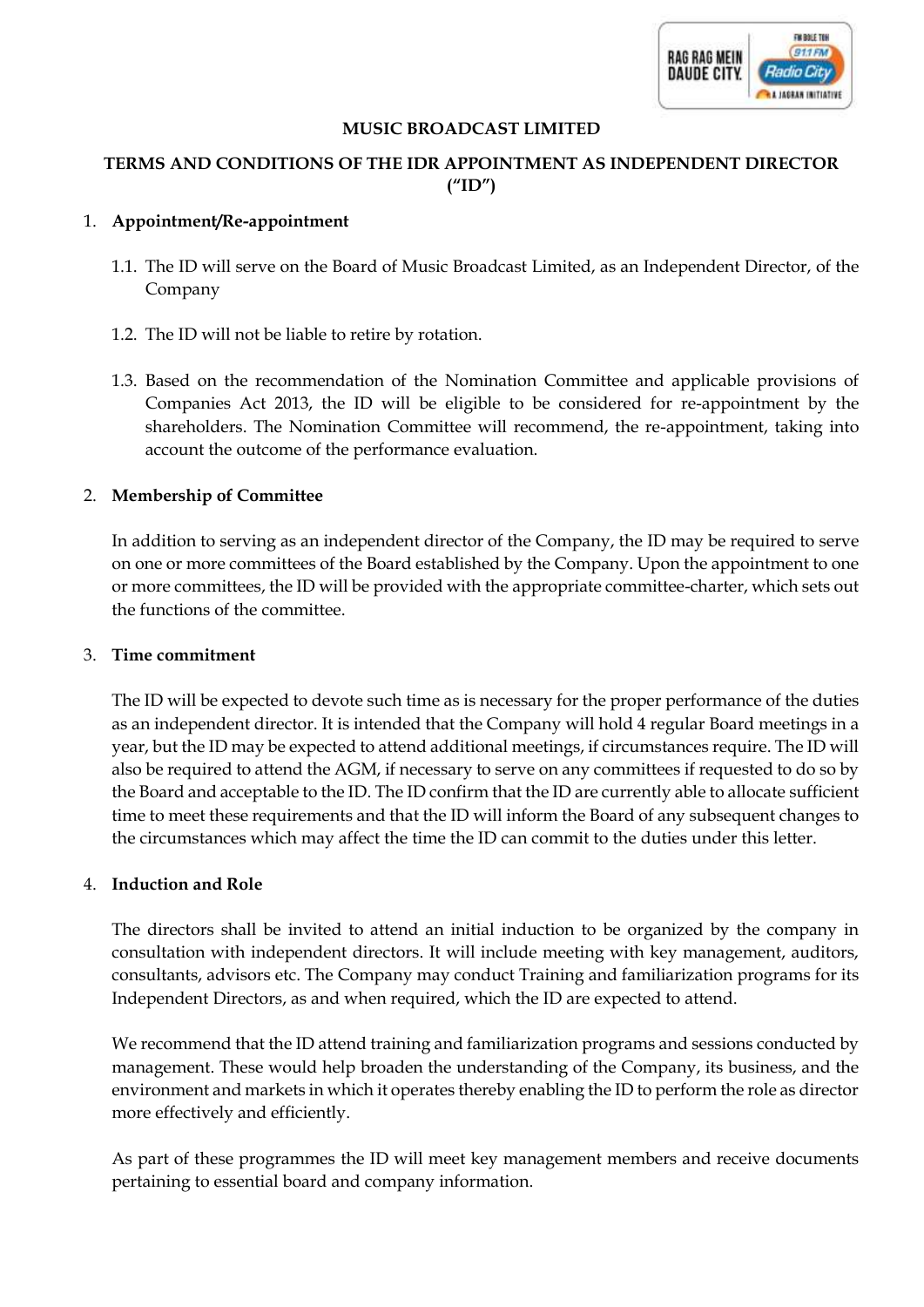An independent director has the same legal responsibilities as any other director and the Board together has collective responsibility for the success of the Company. The Companies Act, 2013 has introduced additional duties and responsibilities for independent directors of a company including "Code of Independent Directors", which will have to be complied with.

In addition to provisions Companies Act, 2013 and rules made thereunder (as amended), the ID will observe compliance with other applicable laws of land including Company's articles of association and the Listing Agreement (including provisions on corporate governance) with the BSE Limited (BSE) and National Stock Exchange of India Limited (NSE).

Further Independent Directors are required to act in the best interests of all shareholders / stakeholders of the company in accordance with the memorandum and articles of association of the company. The fiduciary duties of directors include:

**A. Duty, of loyalty to act without conflict and always put the interests of the company before individual interests.** 

Directors should not be influenced by any financial or personal interest in the course of their dealings on behalf of or with the company. If avoidance is impractical in a given situation then such transactions should be approved by non-interested directors in a manner that ensures arm's length including the right of the non-interested directors to reject the transaction altogether. Independent directors must critically review conflict of interest transactions.

# **B. Duty of care to take informed decisions.**

Duty of care carries personal responsibility and demands that directors must exercise due care and diligence in overseeing the management of the business of the company. Directors shall collectively and individually, act prudently in discharging their duties. The duty of care requires that a director informs himself of all material information reasonably available before making a business decision. This duty also requires directors to inform themselves of alternatives to a proposed business decision. The directors may request for any information they deem necessary before taking any decisions.

# **C. Duty to act in good faith in accordance with the company's codes and policies and adopt best governance practices**

The duty of good faith requires that the directors ensure that all the necessary processes are followed to arrive at decisions which are in the best interests of the company.

# **The directors must follow the following principles in fulfilling their fiduciary responsibilities:**

- i. Directors should keep themselves informed of all significant matters related to the company and its business affairs;
- ii. Directors should always act collectively as a board, or as they are specifically authorized by the board and its committees.
- iii. Directors should attend and participate in all meetings as far as possible;
- iv. Directors should ask questions or voice their concerns, if any;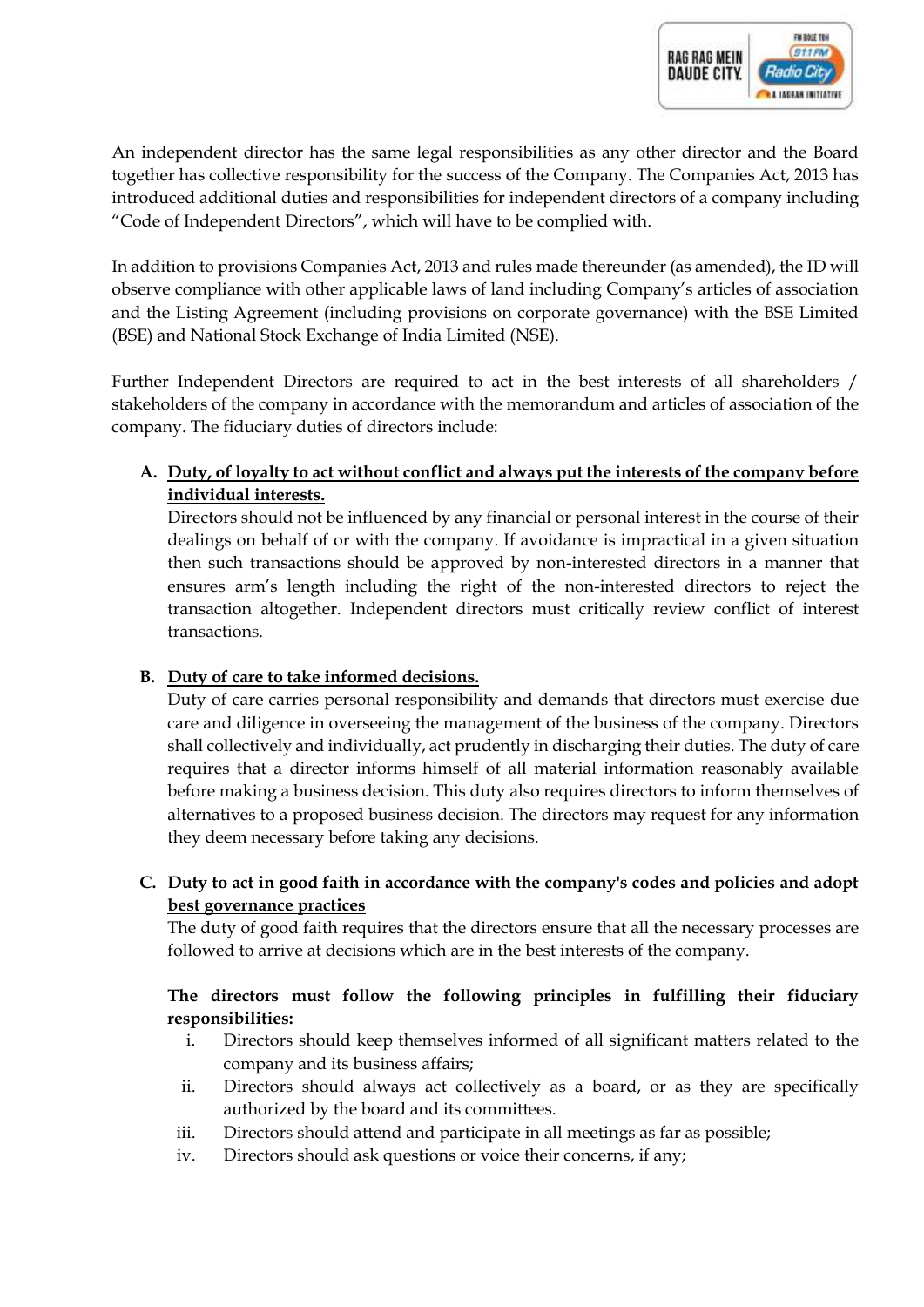

- v. Directors should not disclose confidential information unless expressly authorized to do so by the board or its committees or as may be required in the course of dealings on behalf of the company;
- vi. Directors should disclose their personal and business interest on any matter placed before the board and abstain from voting on such matters;
- vii. Disclose to the company if and when there are circumstances which lead to nonfulfilment of criteria of independence in any manner.

In addition to the above indicative fiduciary duties all independent directors are bound by the functions and duties specifically described under the code of conduct provided in schedule IV of the Companies Act, 2013.

The independent directors are also bound by the company's code of conduct and code of business ethics the details of which are available on company's website.

## **5. Fees and Expenses**

The Company will, subject to the provisions in the Act, the applicable listing agreements and obtaining shareholder consent, pay the ID sitting fees for attending Board and committee meetings. The ID will also be entitled to the reimbursement of all receipted out of pocket business expenses necessarily incurred in the proper performance of the duties of the office.

The office of non-executive director of the Company is not pensionable by the Company.

## **6. D & O Insurance**

The Company will take an appropriate Directors' and officers' liability insurance policy and pay premiums for the same. It is intended to maintain such insurance cover for the term of the appointment, subject to the terms of the policy from time to time in force (which may be subject to change.

# **7. Evaluation**

The performance of the Board, its committees and individual directors will be evaluated in accordance with company's policy and framework for Board evaluation.

The results of the performance evaluation will be taken into account at the time of considering the reappointment on the Board and will also be disclosed in the annual report appropriately.

The criteria of evaluation will be determined by the Nominations and remuneration committee and will be disclosed in the annual report of the company. However, the actual evaluation process will be kept confidential and will be used constructively to improve Board's performance and effectiveness.

# **8. Conflict of Interest and disclosure**

It is accepted and acknowledged that the ID may have business interests other than those in the Company. As a condition to the appointment, the ID are required to declare all such directorships, appointments and interests to the Board in writing in the prescribed form annually and as and when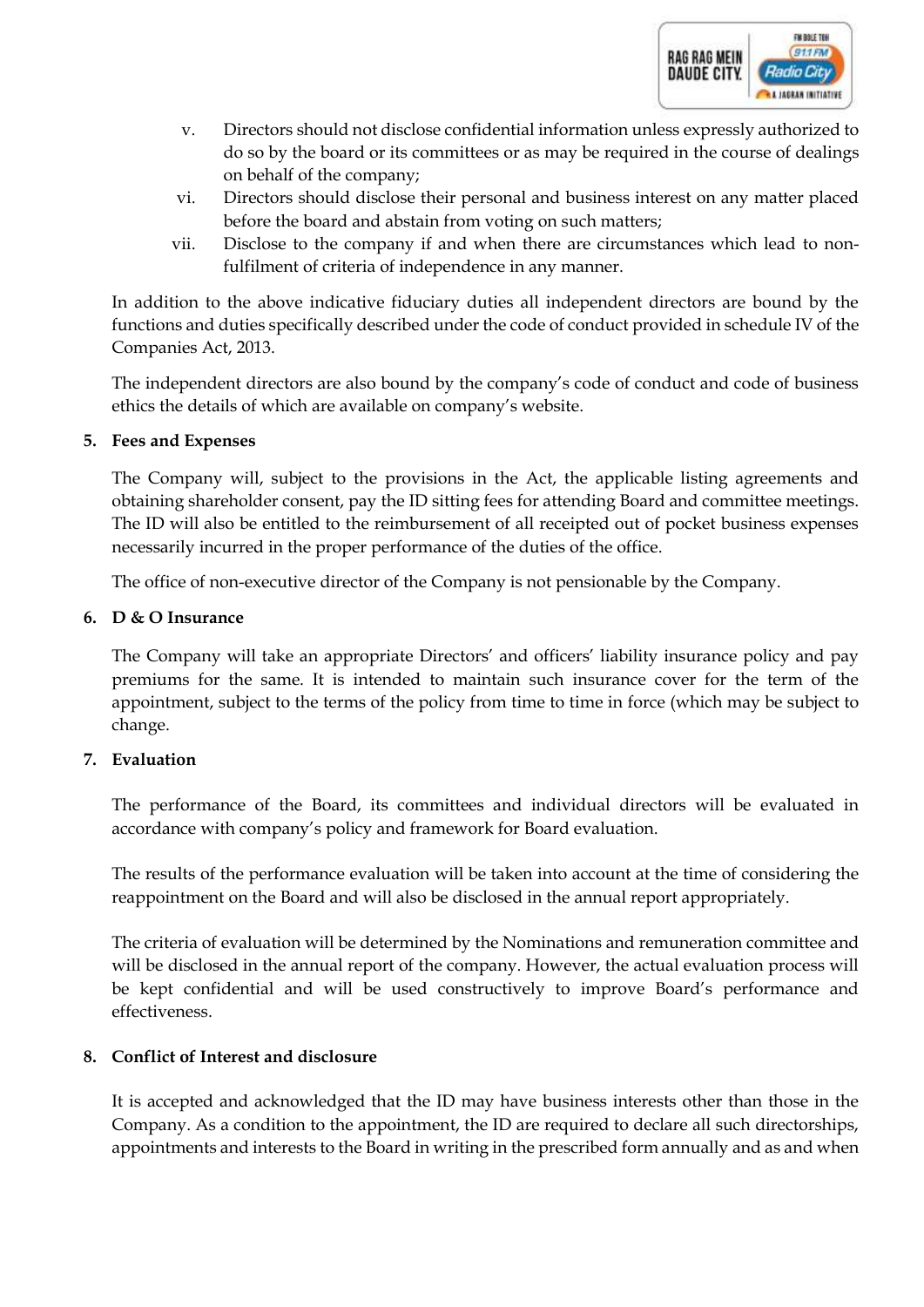

there is any change. The Corporate Secretarial Department will assist the ID in making these disclosures in timely manner.

It is expected that the ID will not serve on the board of competing companies except without the prior written approval of the Board.

In the event of a change in declaration as aforesaid or a change which impacts the independence as an Independent Director on the company, the ID shall intimate the Chairman as well as the Company Secretary of the company forthwith.

# **9. Independent professional Advice**

In the course of the duties as a director it may be appropriate for the ID to take independent advice and in such circumstances the Company will reimburse all professional fees reasonably and properly incurred by the ID for such advice.

## **10. Confidentiality**

By virtue of the appointment, all the information that the ID receive from the Company or from its direct or indirect subsidiaries (together the "Group") and have access to regarding the Company's and Group's businesses, transactions, employees and affairs (and including for the avoidance of doubt any information in respect of which the Company or any Group company is bound by an obligation of confidentiality to a third party) should be regarded as confidential. It should not be disclosed, either during the appointment or at any time thereafter to any third party without the prior written approval of the then Chairman of the Company. This requirement shall not apply to information which is legitimately in the public domain or is properly required to be disclosed by any legal or regulatory authority. The ID should not use confidential information for any purposes other than those of the Company. All Company property should be returned at the end of the appointment and the ID should ensure that the ID have not kept copies of Company information in any form whatsoever.

The attention also is drawn to legal and regulatory requirements regarding price sensitive information which the ID should observe at all times. The ID should refrain from making any public statement regarding the Company without the prior written approval of the Chairman.

## **11. Compliance**

The duties include responsibility for ensuring that reasonable steps are taken in order that the Company, its directors, the ID and the connected persons (where appropriate) comply with:

- The Companies Act 2013
- SEBI (ICDR) Regulations
- The Securities and Exchange Board of India (Prohibition of Insider Trading) Regulations, 1992
- The Listing Agreement between the Company and the BSE and NSE.
- The Company's code of business ethics with which the ID are required to confirm compliance annually